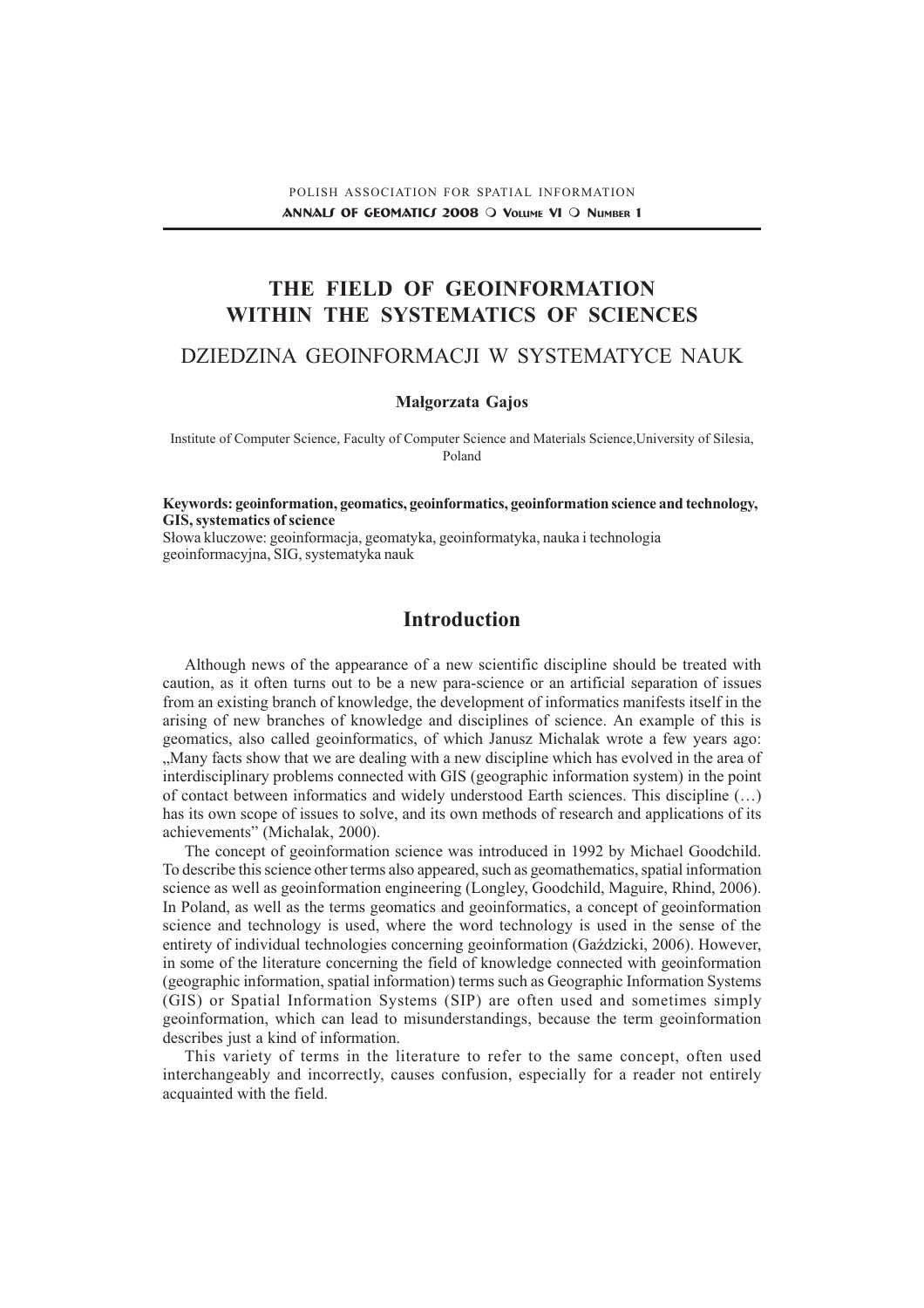This article attempts to order the geoinformation terminology by defining the terms, because quoting Tadeusz Kotarbiński, one can state that a highly valuable way to "fight the opacity of speech understanding" can be "constructing definitions, that is, determining language expressions" (Kotarbiński, 1929). Moreover, it also tries to determine the position of geoinformation science in the systematics of sciences.

## The name and notion of the field of geoinformation

The term from which one should start considering the terminology is geoinformation (abbr. GI from GeoInformation; also described as geographic information, spatial information, information on land). This term is often used in recent years, when the problem concerns geographic information systems (spatial information systems). It is used, amongst other places, in the titles of scientific conferences; as a name of specialization within the studies in colleges; as a name of Internet vortals; and even as a description of a society (GI society). Geoinformation, most generally, means information on the natural environment in which man has evolved and in which he develops, information on resources, as well as information on the development of our planet (Jachimski, Bujakiewicz, 2001). This is information gained via the interpretation of geospatial data, information concerning spatial objects connected with the surface of the Earth (Gaździcki, 2003). Thus, geoinformation is a kind of information having special features. A distinctive feature of spatial information that distinguishes it from other types of information is the fact that it refers to a specified ground position. Because of this, its necessary attributes are data determining the ground position expressed in some coordinate system. Taking into account what or who the information relates to, we can divide them into spatial, referring to the Earth or  $-$  practically most often  $-$  to the fragments of its surface, that is, explicitly geographically localized with coordinates or spatial references, as well as information concerning the subjects and moveable objects (Ney, 2005). The definition given by the Polish Normalization Committee determines geoinformation as a knowledge concerning objects such as facts, events, subjects, processes or ideas, including conception, which in a fixed context has definite meanings and determines the relevant object position on the surface of the Earth towards other objects (vortal geoinformacja.pl). Zbigniew Zwoliñski, in turn, even describes it as a science redefining and developing the hitherto prevailing, acknowledged and received concepts, theories and notions of geographic sciences in informatics categories (Zwoliñski, 2007).

Undoubtedly, in connection with the dynamic development of methods and technology concerning geoinformation, an urgent need arises to separate and determine a branch of knowledge focusing around this important type of information: however, the name of the science or scientific discipline should apply to geomatics, geoinformatics or the proposed geoinformation science and technology. The lexicon of geomatics (Gadzicki, 2003) defines geomatics (geoinformatics) as a scientific-technological discipline dealing with assembling, analyzing, interpreting, popularizing and practical application of geoinformation. Internet statistics (Gajos, 2007) shows that the term geomatics is far more popular across the world than is geoinformatics. The term geomatics appears more often in the areas of English language influence, and geoinformatics in German-speaking countries. Both these names are synonyms but are not commonly accepted in Poland; perhaps the Polish name for this discipline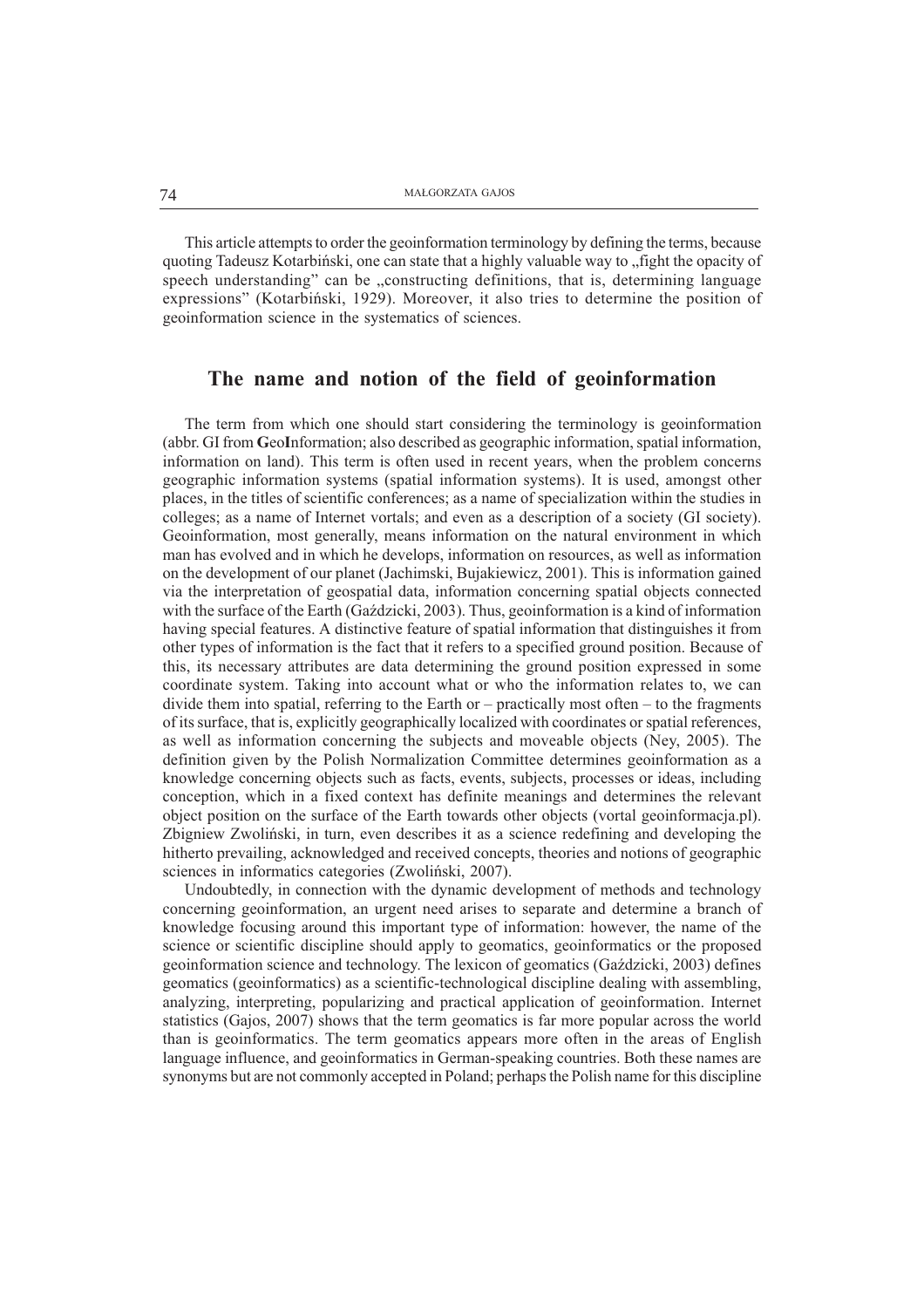should be the proposed geoinformation science and technology (Gazdzicki, 2006). These sciences include basic issues connected with assembling spatial data, their processing and applying. Regardless of the name, their common feature is the subject of research, that is, spatial data processing with GIS software. Therefore, the name GIS occurs in the literature to refer to the field of geoinformation.

GIS are the effect of a revolution in geography that has happened in recent years, as well as, of course, the rapid development of informatics and databases (information collection) management methods. The rise of GIS is a result of combining works conducted in different fields: geography, cartography, geodesy, informatics, electronics (Wikipedia, article: Systemy Informacji Geograficznej). GIS, a synonym of spatial information system, land information system, is a system of gaining, assembling, verifying, integrating, analyzing, transferring and presenting spatial data. In broad terms it includes methods, technical means including hardware and software, spatial data base, organization, financial resources and people interested in its functioning (Gaździcki, 2003).

## The scope of the name science and systematics of sciences

The term science is ambiguous and variously defined. Today science is most often understood as (Kryszewski, 2003):

- $\circ$  the totality of actions performed by scientists, that means that science is treated as a cognitive process, especially when it makes up a scientific discovery;
- $\circ$  the totality of products of these actions connected with practicing science, that is concepts, statements, hypotheses, theories, etc., that means a branch of knowledge meeting the criteria of scholarship, subordinated to fixed methodological norms;
- $\circ$  discipline practiced and lectured in colleges or scientific institutions, research & development units, etc.

The concept of science is considered in the following aspects (Siekierski, 2005):

- $\circ$  functional when it refers to realization of research process, that is, it describes activity in a specified domain of scientific research, also as a sort of knowledge;
- $\circ$  subject & content-related when the cognitive process is reflected in results of research, knowledge gained and information obtained, the result of these actions will be a determined scientific output in the given branch of knowledge, especially important in the case of a fundamental scientific discovery;
- $\circ$  pragmatic connected with programming and technology of research, source of information and scientific documentation, finally applications (implementations);
- $\circ$  institutional concerning a group of institutions within the framework of which science is practiced, which allows one to historically relate the disciplines of science in any discussion concerning the question which of them are sciences and which are not.

In different historical periods, starting from the ancient times, attempts were made to create a systematics of science in the form of full and partial classifications of scientific disciplines, using different features of these disciplines as the basis of the division (Chmielewska-Gorczyca, Sosiñska-Kalata, 1991). The individual disciplines of science are "an invention" of the turn of the 18th and 19th century. They came into being as a result of a great number of changes and innovations. Disciplines are both systems of knowledge and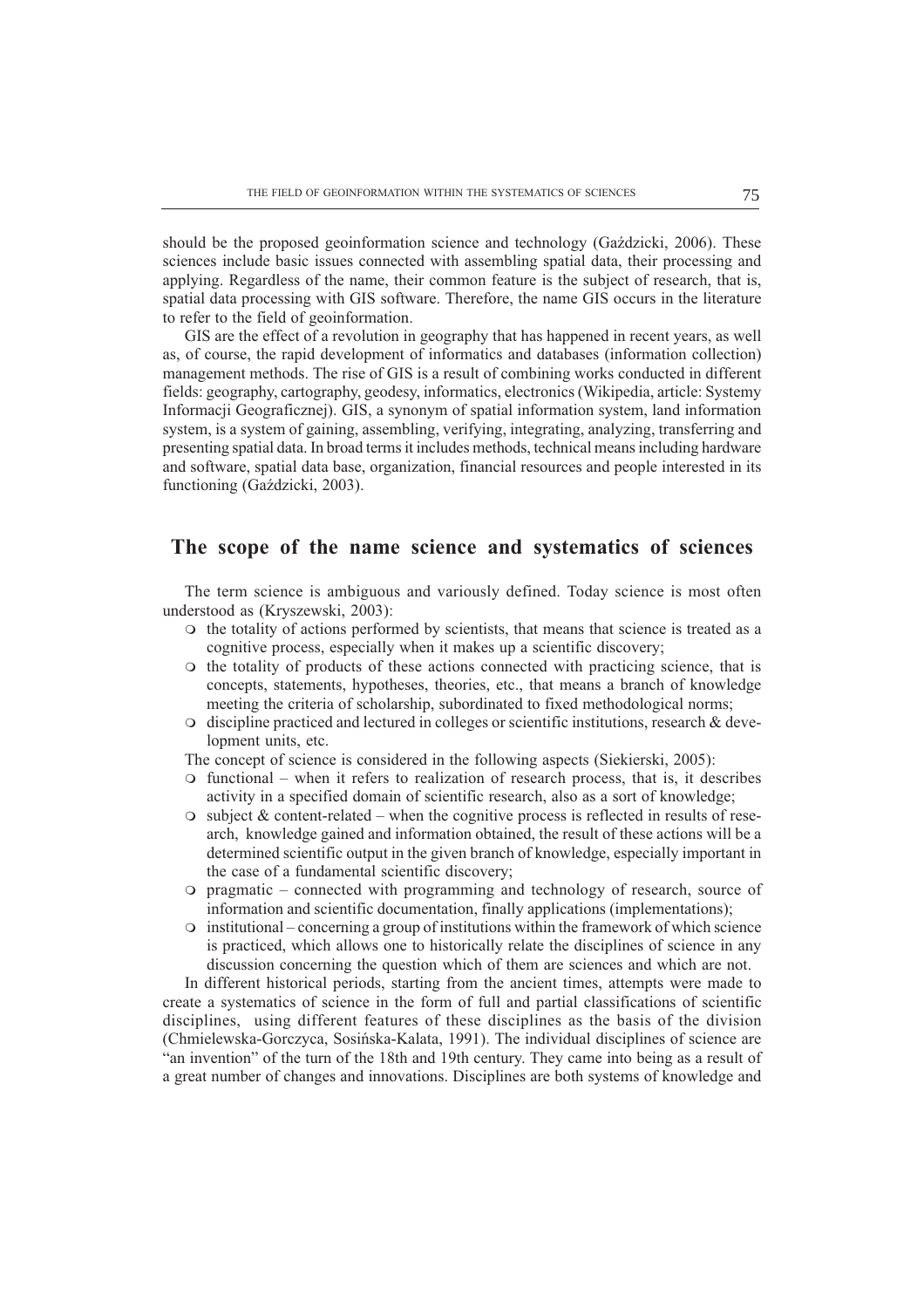social systems. A discipline of science most often means a branch of knowledge lectured in colleges and practiced within the framework of a faculty or an institute. Scientific classification schemes are usually organized around disciplines. One can also distinguish topics signifying fields of knowledge which do not have their position in the classification schemes and which can appear in one or several disciplines (Kozłowski). Selected systematics of sciences are presented below.

Traditional systematics divides sciences into (Wikipedia, article: systematyka nauk):

- 1) formal sciences exact sciences, that is mathematics, logic, structural sciences; 2) real sciences:
- 
- m natural sciences, that is sciences dealing with the world perceived by a human: physics, chemistry, biology, the Earth sciences, astronomy, theoretical medicine,
- $\circ$  engineering sciences;
- $\circ$  humanities, dealing with human and human's cultural and spiritual products: history, cultural anthropology, philosophy, linguistics,
- m social-economic sciences, dealing with society, its organization, changes: anthropology, history, political science, international relations, economy, sociology, pedagogy, psychology.

Any formal-legal division of sciences distinguishes scientific domains. In Poland, according to the Act of the Central Commission for Professional and Academic Titles and Degrees of 24 October 2005 on defining fields within sciences and arts as well as disciplines of science and art, 17 fields of science can be distinguished (biological; chemical; economic; pharmaceutical; physical; humanistic; forest; mathematical; medical; physical culture; the Earth; legal, agricultural, technical; theological; veterinary; military) and 4 fields of art (film; music, fine arts, theatre) together with 81 disciplines of science and art being parts of them.

Another division into fields of science in Poland results from the faculty structure of the Polish Academy of Science and it includes the following sciences: social, biological; mathematical, physical and chemical; technical, agricultural, forest and veterinary; medical; the Earth and mining.

Taking into account the division into fields of science resulting from the faculty structure, one should also take into consideration the faculty structure of the Polish Academy of Learning, which is composed of six faculties: philological, historical-philosophical, mathematical-physicalchemical, nature, medical, creative activity.

# The place of the geoinformation field in the systematics of sciences

Bogdan Ney in his article "Informacja przestrzenna w naukach o Ziemi" (Ney, 2007) writes about the role of geoinformation and geoinformation systems in the field of the Earth sciences, that is scientific disciplines such as: geophysics, geography, geology, oceanology. Through a close relation of the Earth sciences and related fields (biological sciences, physical sciences, humanities, technical sciences, forest sciences, agricultural sciences, technical sciences), geoinformation is also connected with scientific disciplines such as: ecology, (biological sciences), geophysics (appearing also in the field of physical sciences), archeology (humanities), forestry (forest sciences), shaping of the environment (agricultural sciences),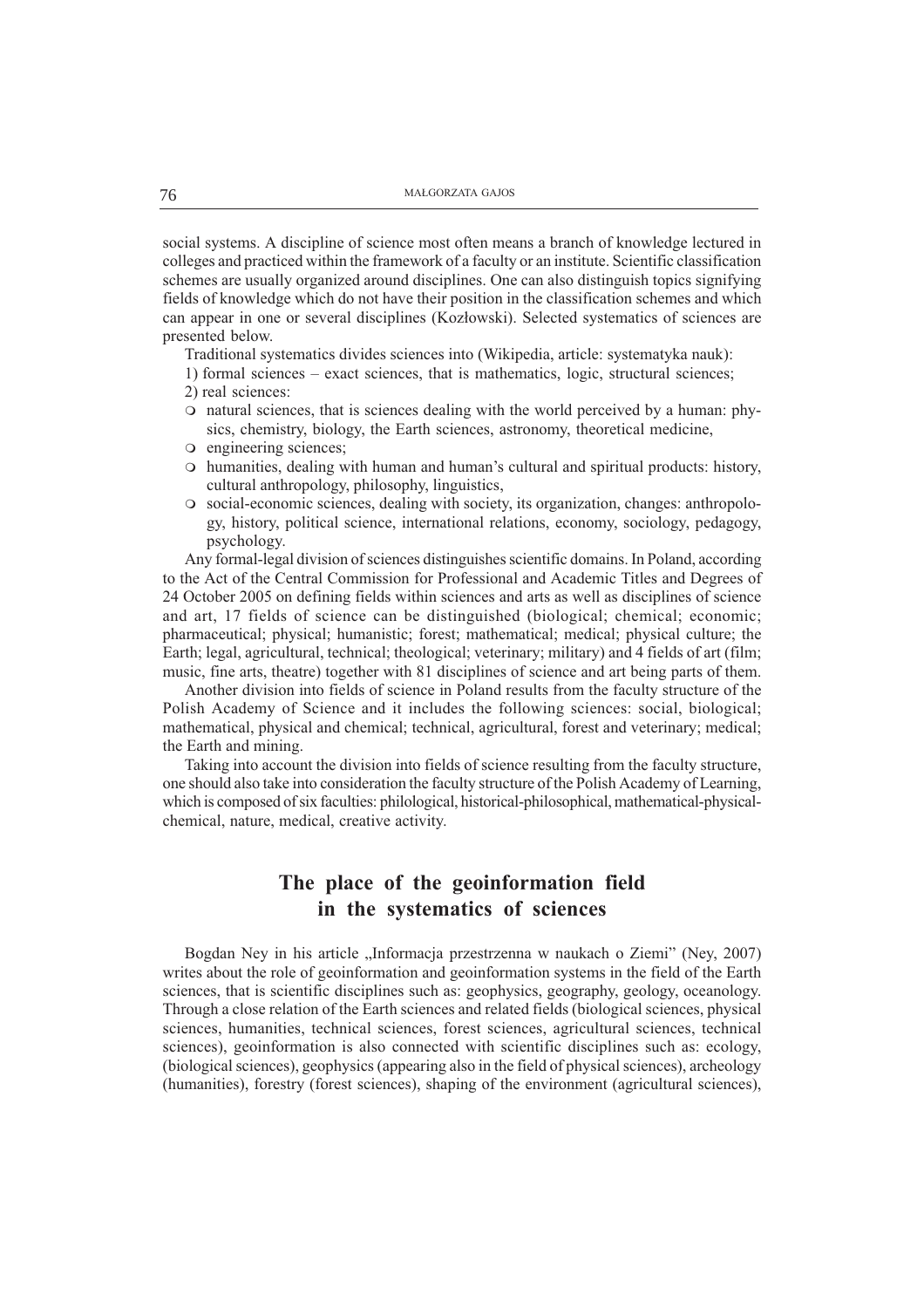architecture and town-planning, building, geodesy and cartography, mining and engineering geology, environmental engineering and transport (technical sciences). Thus we can say that there are close relations between geoinformation science and technology (geomatics, geoinformatics) and the disciplines of science listed above. Geoinformation science and technology as a science, and especially technology, is undoubtedly connected with informatics (appearing both in mathematical and technical field of science).

The author of this article also proposes that geoinformation is related to the humanities discipline of bibliography. It is not a direct relation, nevertheless methods used in bibliography can be used for investigating terminology, sources of geoinformation, users' needs, and access to geoinformation.

A Geoinformation Commission was established within the IV Nature Faculty of the Polish Academy of Learning in 1998. Its main task is the exchange of experiences between experts from different disciplines in the field of geoinformatics, stimulating development of this science and propagating its findings (Polish Academy of Learning, Faculties and Commissions). The existence of this Commission shows the need to isolate geoinformatics as a separate science.

Can geomatics (geoinformatics) be treated as a separate science? The subject of this article is not a detailed analysis whether geomatics is a science and discipline of science, because this would require defining the subject, purpose (function), method, structure and genesis (Pongowski, 2007). However, the elaboration of the thematic scope of the geoinformation field as a science and technology (Gadzicki, 2006) aiming at, among others, creating a separate specialization in Poland, has resulted in isolating a separate discipline of science.

## Conclusions

The range of problems comprising the subject of geomatics has been so far treated as interdisciplinary and connected especially with the Earth sciences. Although many applications of geoinformation systems are not often connected with traditional notion of geography, geographers have devised the majority of methods of spatial data analysis in the last over forty years. Not all scientists see geoinformation systems as a main stream of informatics (Longley, Goodchild, Maguire, Rhind, 2006).

What position then should geomatics (geoinformatics) take in the systematics of science? Should we consider it as a separate discipline of science: a science used by other sciences or technology and more and more often used in every day life?

Should it be treated as a discipline of science within the Earth sciences or technical sciences, or maybe both?

The answer to these questions will undoubtedly depend on the nomenclature of fields and disciplines of science as well as on tendencies in their division.

As Bogdan Ney writes: At present two contradictory tendencies function within this question. The first one is the more and more detailed division into numerous disciplines, subdisciplines, specialties and subspecialties, also reflected in the growing number of specializations in advanced studies. The multitude of collected knowledge and more and more detailed specialization of the researchers having more and more numerous methods and techniques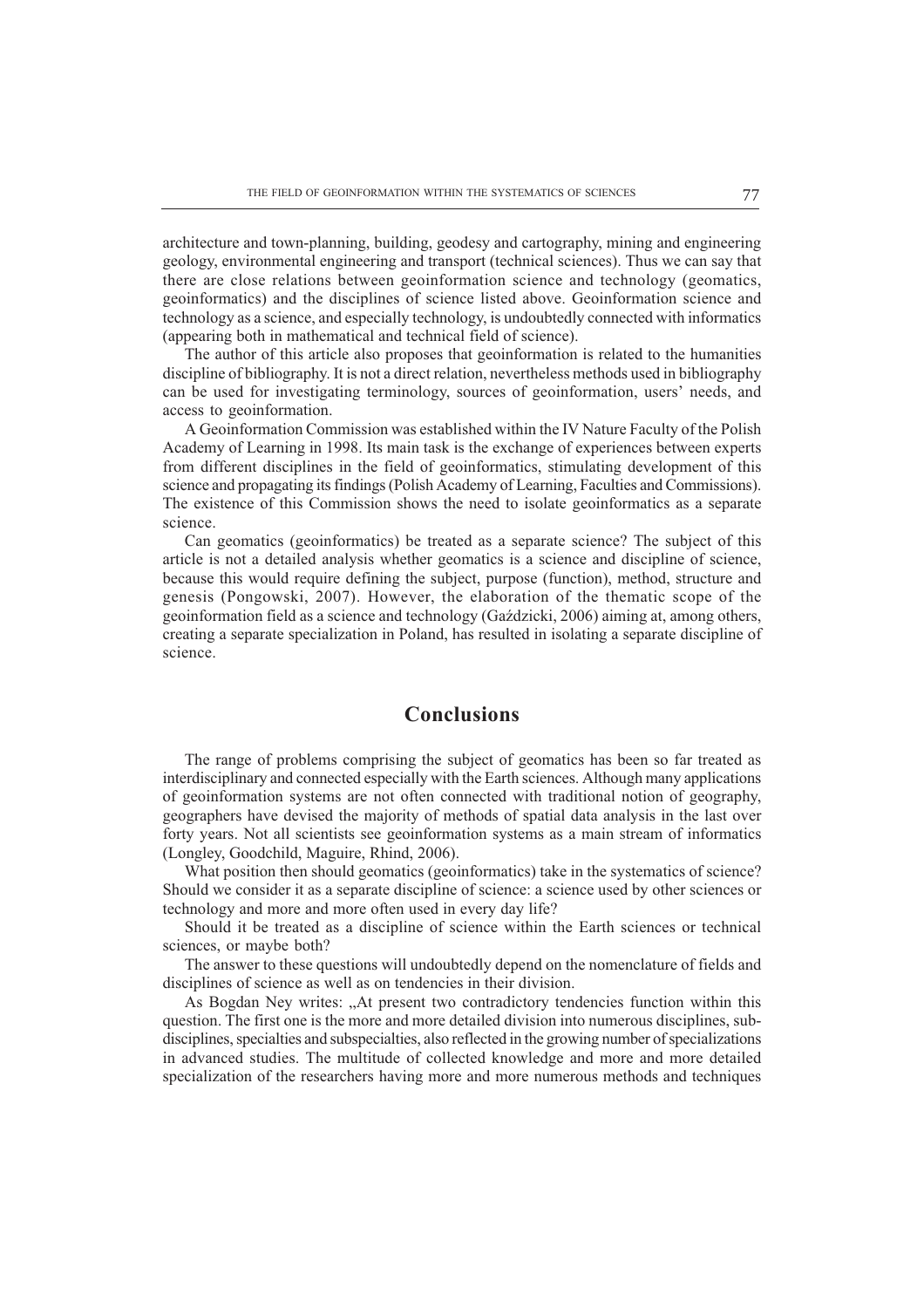of research support it. The opposite tendency is supported by a growing conviction that the most interesting research problems, promising achievement of creative successes, appear on the borderlines of interrelated to a large extent disciplines, and even fields of science. This tendency causes smaller number of fields and disciplines of science. It is expressed in grouping scientific problems into three mega-fields, including the following sciences: humanistic and social, biological and medical (life sciences) and exact and technical" (Ney, 2007).

For the name of the science concerning gathering, analyzing, interpreting, distributing and using geoinformation, the author of this article is willing to opt for two names – geoinformation science and technology (stresses both scientific and technological aspects of geoinformation) and geoinformatics (shows explicitly the relation with geo, that is the Earth and informatics). Because of conciseness of the term, the name geoinformatics seems to be easier in reception.

However, the problem cannot be viewed statically, it should be presented in the light of development which lasts. That ensuing "terminological mess" is a result of the dynamics of development and the interdisciplinary nature of the field of geoinformation.

### References

- Chmielewska-Gorczyca E., Sosiñska-Kalata B., 1991: Informacja naukowa z elementami naukoznawstwa (Scientific Information with Elements of Science Knowledge). Warsaw.
- Gajos M., 2007: Spatial information in Internet. [In:] Richness and Diversity of GIS. Ed. D. Kereković. Zagreb.
- Gaździcki J., 2003: Lexicon of Geomatics. Polish Association for Spatial Information. Warsaw 2003; Internet Lexicon of Geomatic. Access mode: http://www.ptip.org.pl [accessed May 24, 2008].
- Gaździcki J., 2006: Zakres tematyczny dziedziny geoinformacji jako nauki i technologii (Themes of GI Science and Technology). Roczniki Geomatyki (Annals of Geomatics), vol. IV, no 2. Polish Association for Spatial Information. Warsaw.
- Geoinformation Definition. Internet Vortal: Geoinformacja.pl [May 24, 2008]. Access mode: http://www.geoinformacja.pl/index.php?page=geoinformacja\_geoinformacja01&<?=SESID
- Jachimski J., Bujakiewicz A., 2001: Fotogrametria i teledetekcja a geoinformatyka (Photogrammetry and Remote Sensing vs Geoinformatics). Ogólnopolskie Sympozjum Geoinformacji: Geoinformacja zintegrowanym narzędziem badań przestrzennych (Pan-Polish Geoinformation Symposium: Geoinformation -An Integrated Tool for Spatial Research). Wysowa.
- Kotarbiñski T., 1929: Elementy teorii poznania, logiki formalnej i metodologii nauk (Elements of the Theory of Knowledge, Formal Logic and Science Methodology). Lwów.
- Kozłowski J.: Narodziny i rozwój dyscyplin naukowych. (Birth and Development of Scientific Disciplines) Access mode: http://kbn.icm.edu.pl/pub/kbn/sn/archiwum/9601/kozlow.html [May 5 2008].
- Kryszewski W., 2003: Hasło: nauka (Entry: Science). Vol. 18, pp. 381-293. Wielka Encyklopedia Powszechna (Great Encyklopedia), PWN, Warsaw.
- Longley P., Goodchild M., Maguire D., Rhind D, 2006: GIS Teoria i praktyka (GIS Theory and Practice). Warsaw.
- Michalak J., 2000: Geomatyka (Geoinformatyka) czy nowa dyscyplina? Geomatics (Geoinformatics) or a New Discipline? Przegląd Geologiczny (Geology Review) vol. 48, no 8; Access mode: http://netgis.geo.uw.edu.pl/geomatyka/index.shtml [May 24, 2008].
- Ney B., 2005: Geoinformacja w społeczeństwie informacyjnym. (Geoinformation in Information Society). Roczniki Geomatyki (Annals of Geomatics), vol. III, no 3. Polish Association for Spatial Information. Warsaw.
- Ney B., 2007: Informacja przestrzenna w naukach o Ziemi (Spatial Information in the Earth Sciences). Roczniki Geomatyki (Annals of Geomatics), vol. III, no 3. Polish Association for Spatial Information. Warsaw.